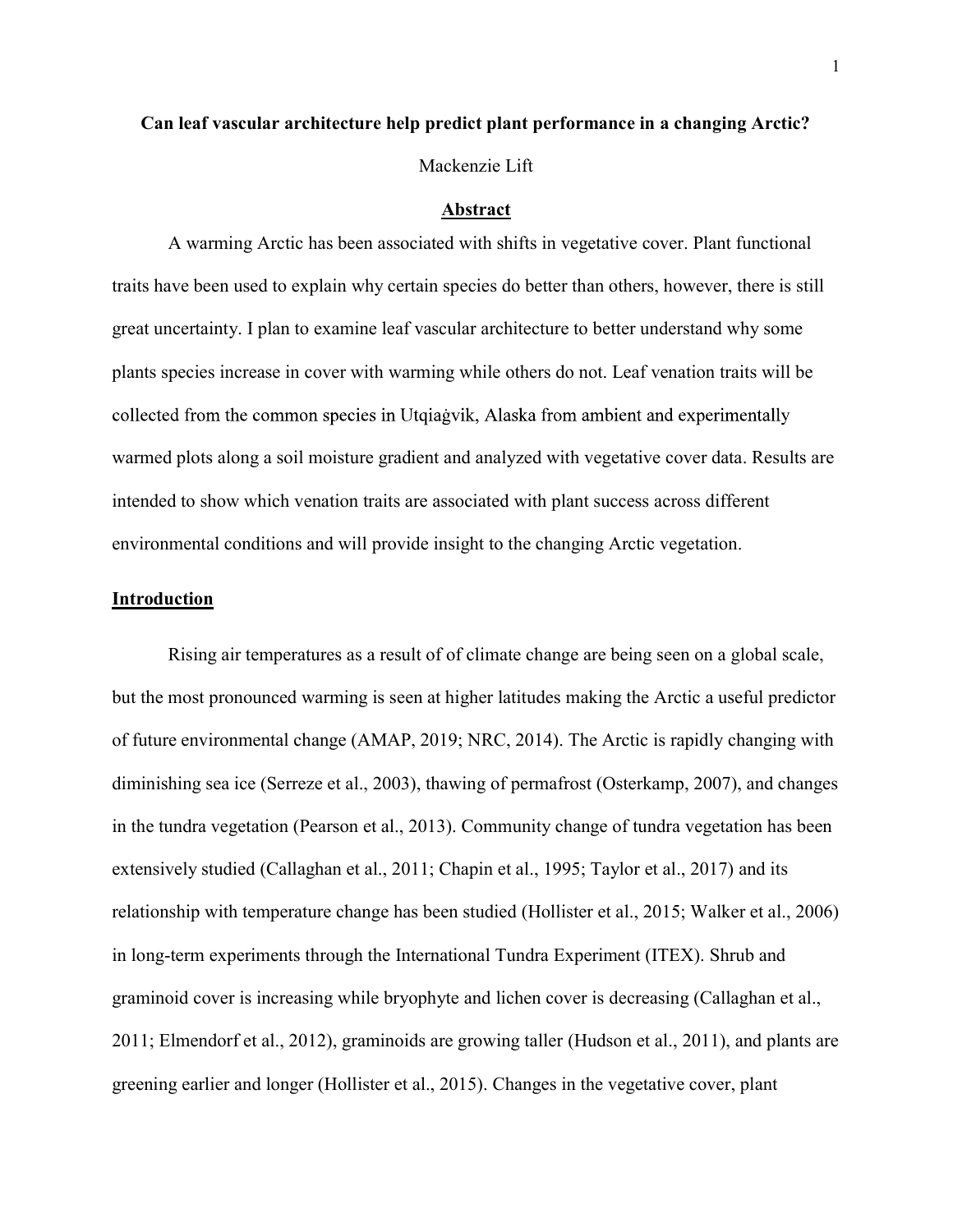growth, and plant phenology are due to a warming climate (Barrett et al., 2015; Hollister et al., 2015; Hudson et al., 2011; Walker et al., 2006), but what makes some plants more successful in different environments is uncertain.

Plant functional traits can possibly explain this uncertainty (Bjorkman et al., 2018; Myers-Smith et al., 2019). Plant functional traits are traits that can impact the fitness of the plant in terms of growth, reproduction, and survival (Violle et al., 2007). Leaf functional traits such as plant height, specific leaf area (SLA), leaf dry matter content (LDMC), leaf area, and leaf nitrogen content are related to the changing temperature and moisture levels of the Arctic (Bjorkman et al., 2018). Plant functional traits can alter both the functioning of the plant and the plant community in terms of photosynthetic rates, decomposition rates, canopy structure, freezethaw dynamics of soils, and trophic interactions (Myers-Smith et al., 2019). Therefore, leaf traits are influential to plant performance and community functioning and can provide insight into a changing Arctic. However, the connection between these leaf traits and the changing environment is not concrete and needs to be investigated further if plant success across different environments is to be understood.

 To further investigate plant success, leaf venation traits need to be examined. Leaf vascular architecture is a "Rosetta Stone" for plant physiological functioning because it is a key determinant to photosynthetic rates, plant growth, and plant responses to environmental conditions (Sack & Scoffoni, 2013). Leaf venation traits include vein density, vein diameter, vein distance, and areole number and density. Venation traits provide a link between plant physiological functioning and climate (Blonder & Enquist, 2014). Among the traits, vein density is the most cogent and responsive to changes in soil moisture (Buckley et al., 2015; Roth-Nebelsick et al., 2001).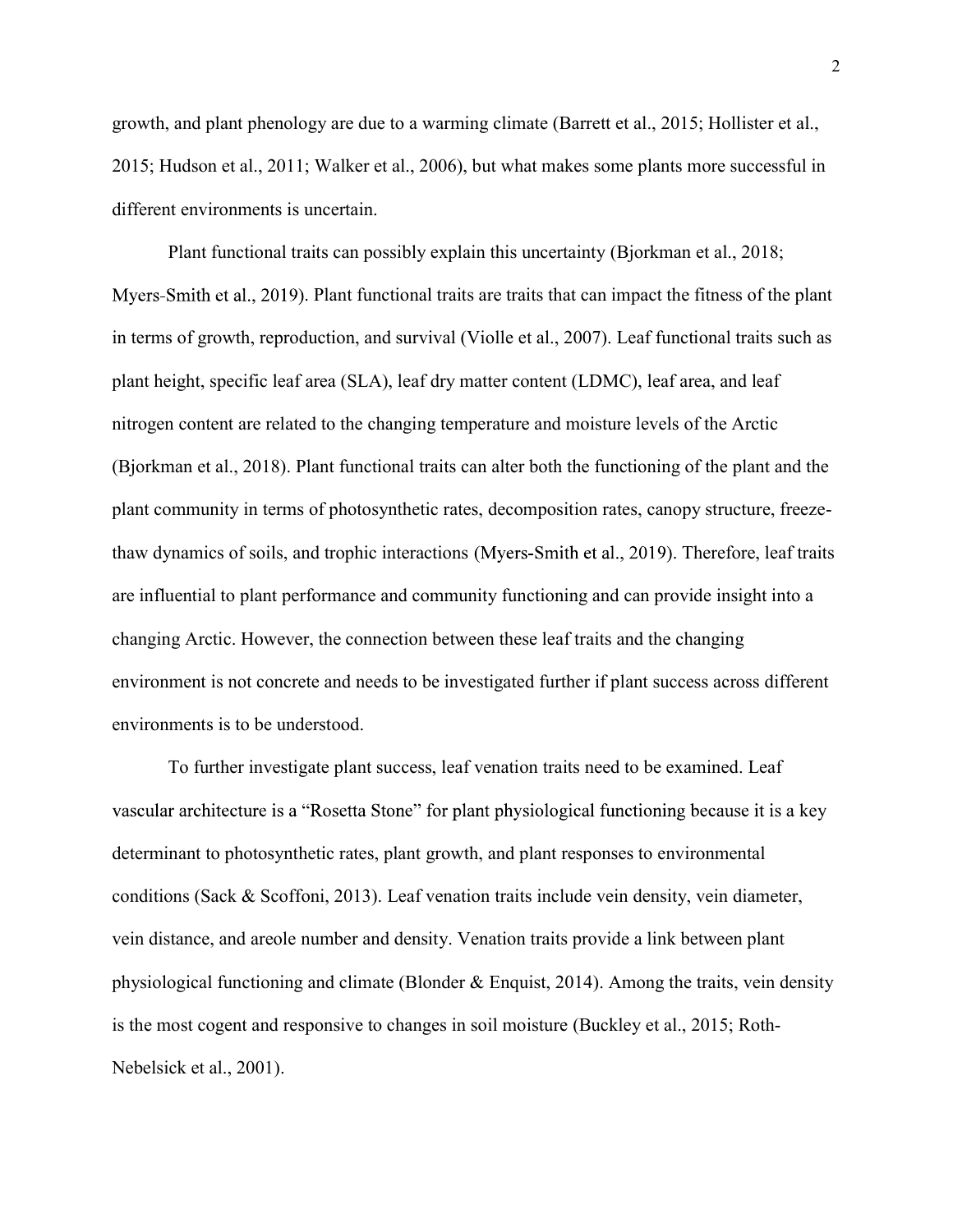Vein density is measured as vein length per unit area (VLA) and enables higher hydraulic conductance. Plants in drier and warmer conditions will therefore perform better with greater vein densities (Sack & Scoffoni, 2013) as a result of VLA reducing the horizontal path length for water transportation to transpiring epidermis and increasing the amount of channels available for conduction (Buckley et al., 2015; Roth-Nebelsick et al., 2001). Plants in drier environments will also benefit from lower vein distance, which is a measure of spacing between the veins, because low distance implies greater productivity since there will be shorter pathways between veins and stomata (Blonder et al., 2011). Veins with greater diameters may have greater water and nutrient capacity and greater mechanical support (Mediavilla et al., 2020). The number of areolas, or regions of leaf tissue bounded by minor veins, can also be described by the number of vein loops in the venation architecture (Blonder et al., 2018; Buckley et al., 2015). The greater the number of areoles or closed loops, the more redundant pathways for water and nutrients to circumvent damage, improving leaf survivorship (Blonder et al., 2011; Sack & Scoffoni, 2013). Since areole density correlates with VLA, greater areole density can increase plant productivity, but can decrease leaf longevity (Sack & Scoffoni, 2013). Therefore, venation traits mentioned such as vein distance, vein diameter, and areole number and size can help explain variation in vein density between and within species.

 Venation traits have been not been explored for Arctic vegetation and have not been extensively used to predict plant performance in a changing tundra community. Therefore, leaf vascular architecture needs to be explored in tundra plants because it can provide further insight as to why some plants are increasing more than others in different environments. The leaf vascular architecture of Arctic plants can be used to provide insight about the performance of plants in different community types. Then, I can see if the plants increasing in cover have certain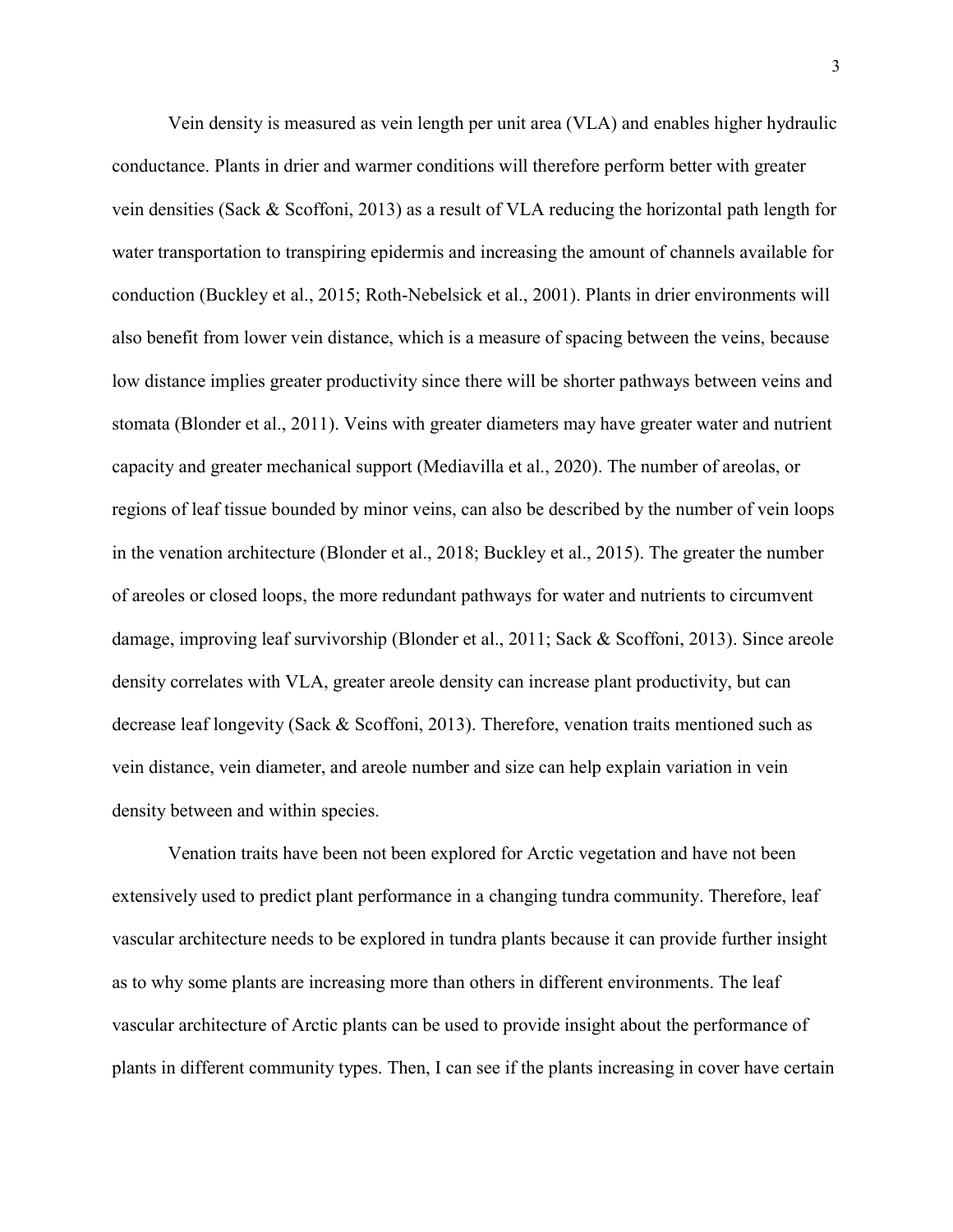leaf venation traits. The study will provide a better understanding of how leaf vascular architecture is associated with plant physiological performance.

### Research Questions/Objectives/Hypotheses

 I plan to investigate if tundra species with certain vascular architecture are associated with different environments and if certain architectural traits allow a species to capitalize on a warming environment. I will answer this question by 1.) determining the leaf vascular architecture of the common graminoids and several other species along a soil moisture gradient in a high Arctic tundra site (Utqiagvik, Alaska), 2.) determining what species are increasing in cover in experimentally warmed plots, and 3.) examining the relationship of venation traits to warmer/colder and drier/wetter conditions to see what plants excel under what conditions. I hypothesize that leaf vascular architecture will vary between drier and wetter environments with increased vein density at drier sites. I also hypothesize that experimentally warmed plots will have a greater abundance of species with venation traits that favor warming, such as increased vein density. Lastly, I hypothesize that over years, years with increased warming and drier conditions will favor plants with increased vein density, while years with colder and wetter conditions will favor plants with lower vein densities. Since there is a lack of literature concerned with leaf venation traits of Arctic plants, this study will significantly contribute to literature on venation traits. Exploring venation traits in Arctic plants will enhance the scientific community's understanding of Arctic plants and how they will respond to a changing Arctic.

#### **Methods**

Study Area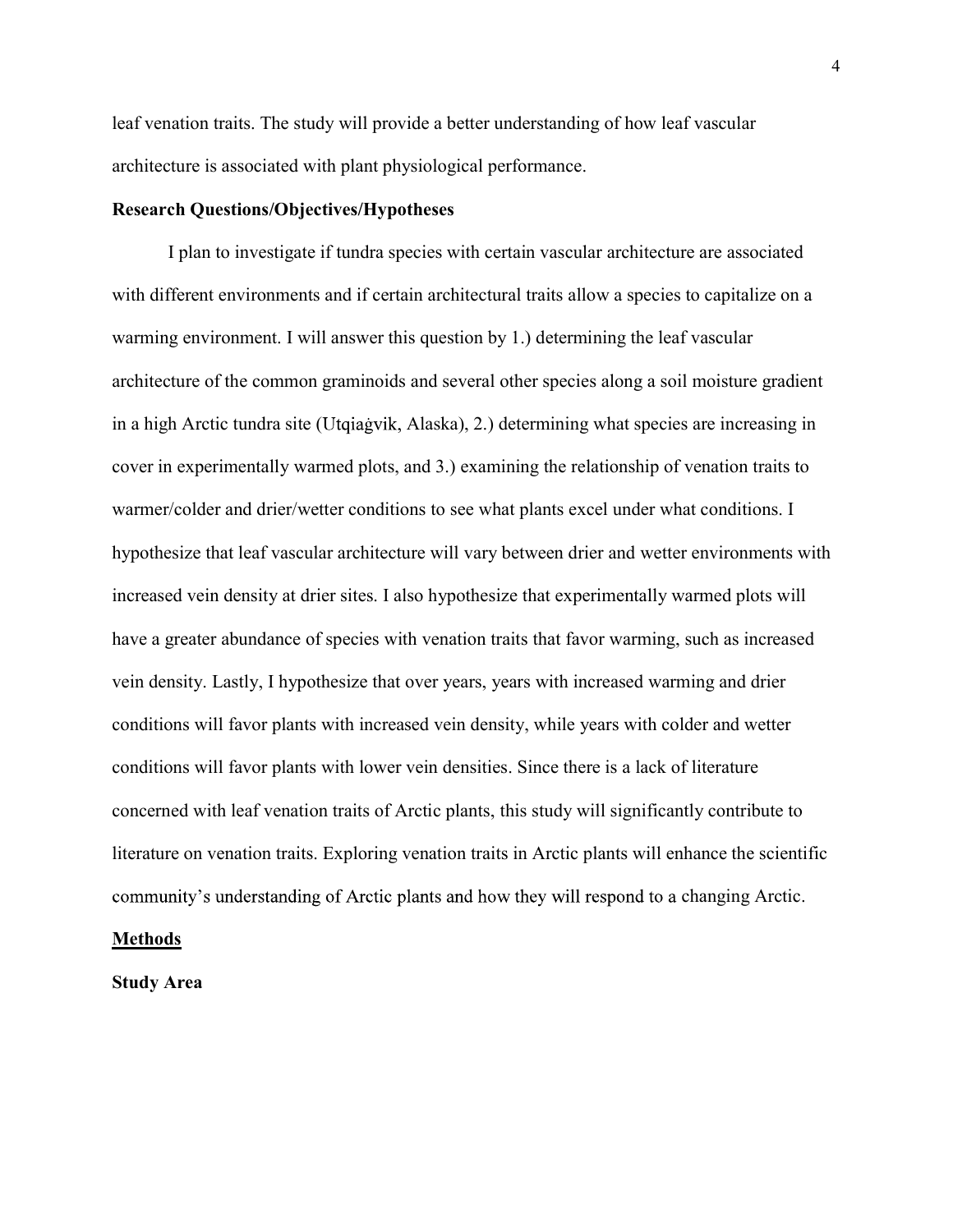Utqiagvik, Alaska, (71°19'N, 156°24'W) (Fig 1) is a peninsula surrounded by the Arctic Ocean and has a mean summer temperature of approximately  $4^{\circ}$ C. The vegetation in Utgiagvik was historically considered high Arctic tundra due to a lack of erect shrubs; while that is slowly

changing, the area is still predominantly composed of graminoid species. In Utgiagvik, a dry heath study site was established in 1994 and a wet meadow study site was established in 1995 (Fig 2). Each site consists of 24 control plots and 24 experimental plots following protocols established by the International Tundra Experiment (ITEX) (Molau & Mølgaard, 1996). Each plot is approximately  $1m^2$ ; experimental warming is achieved using open top chambers (OTCs) made from fiberglass which raises the temperature of the plot by 1- 3°C (Fig 1; Hollister et al., 2006). The ITEX study sites are nested within the 1 km<sup>2</sup> Arctic System Science (ARCSS) Grid established

in the early 1990's. In 2010, 30 plots (separate from the ITEX plots) within the Grid, referred to as ARCSS Subset, are sampled annually to monitor changes in vegetation and the physical environment across the landscape (Fig 2). The dominant species of Utqiagvik are Carex aquatilis, Eriophorum spp., Poa arctica, and Salix rotundifolia.



Figure 1. Top: Location of study sites in Utqiagvik, Alaska. Bottom: Open top chamber on experimentally warmed plot.



Figure 2. Arrangement of plots in Utqiagvik, Alaska including the ARCSS Grid, ARCSS Subset and ITEX plots. Figure provided by Dr. Sergio Vargas.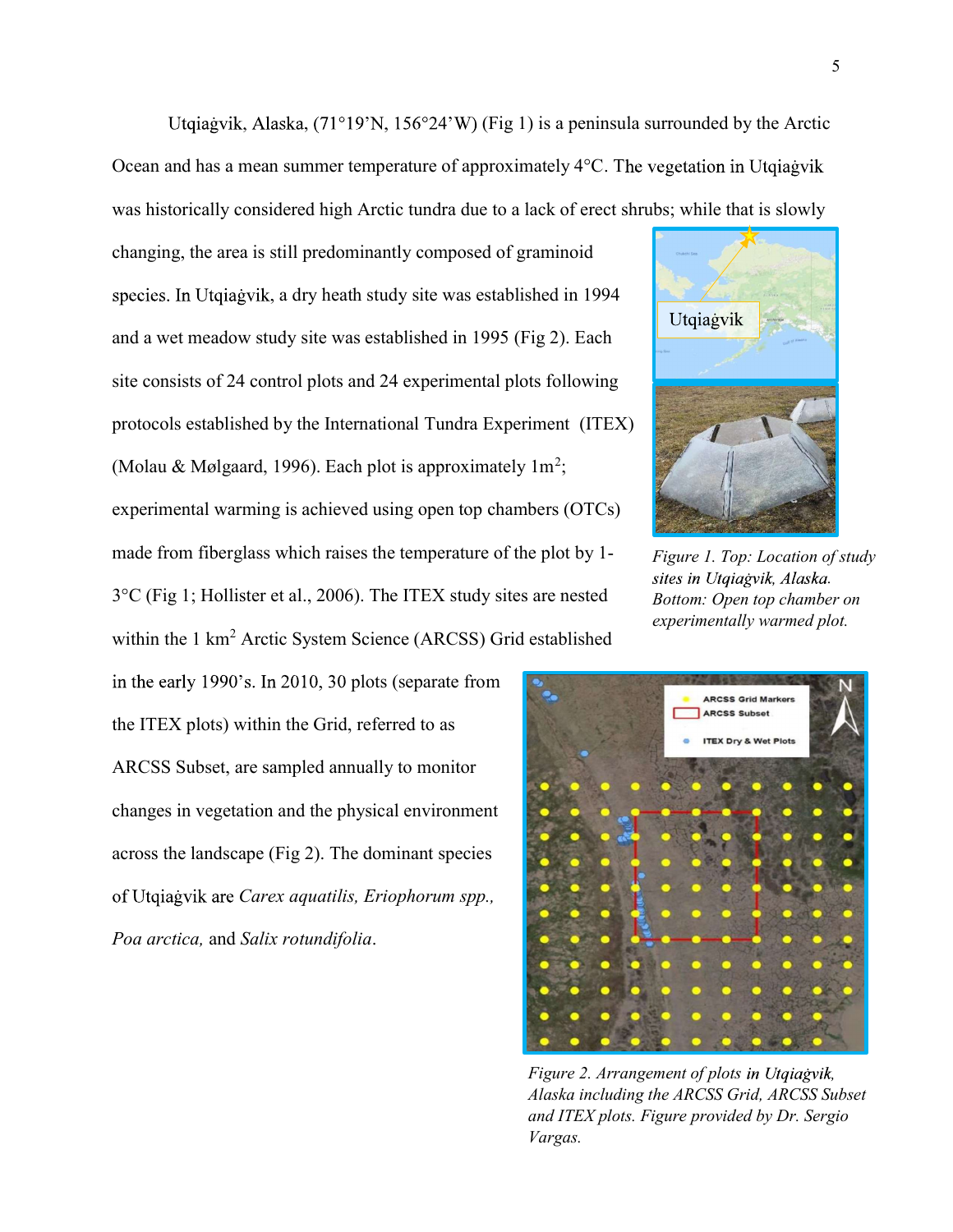# Vegetative Cover Sampling

A cover assessment of the changing vegetation in Utqiagvik, Alaska is sampled using the point intercept method. The non-destructive method outlined in the ITEX manual (Molau and Mølgaard, 1996; May & Hollister, 2012) uses a 75 cm x 75 cm grid with 100 intersection points (Fig 3). At each point, a ruler is lowered and starting at the canopy, every encounter is recorded along with the contact's height. Vascular plants are identified to species along with its alive/dead status. Sampling of an individual plot is conducted within the same two-week period across years

to minimize differences in plant development across sampling years. ITEX site plots were sampled in years 1995 or 1996, 2000, 2008, 2012, and 2017; the ARCSS Subset plots were sampled annually in years from 2010 to 2019 (except for no sampling conducted in 2011).



Fig 3. Point frame grid used for nondestructive cover estimate of vegetation.

#### Venation Architecture Sampling

 The species sampled will be Carex aquatilis, Eriophorum angustifolium, Eriophorum russeolum, Arctophila fulva, Poa arctica, Dupontia fisheri, Alopecurus alpinus, Arctagrostis latifolia, Luzula confusa, Luzula arctica, Petasites frigidus, Salix pulchra and Salix rotundifolia. For each species, five healthy basal leaves will be collected 1 leaf per plot at each site and each treatment. To analyze the vascular architecture and collect venation traits of each leaf, I will use the image analysis software phenoVein introduced by Bühler et al. (2015). To get an image of each leaf suitable for this software, we will clear each leaf prior to image acquisition by first immersing the leaves in a mixture of formaldehyde-acetic acid-alcohol (FAA) to fix the leaves. Then we will boil the leaves in 70% ethanol for one ten minutes followed by rinsing the leaves in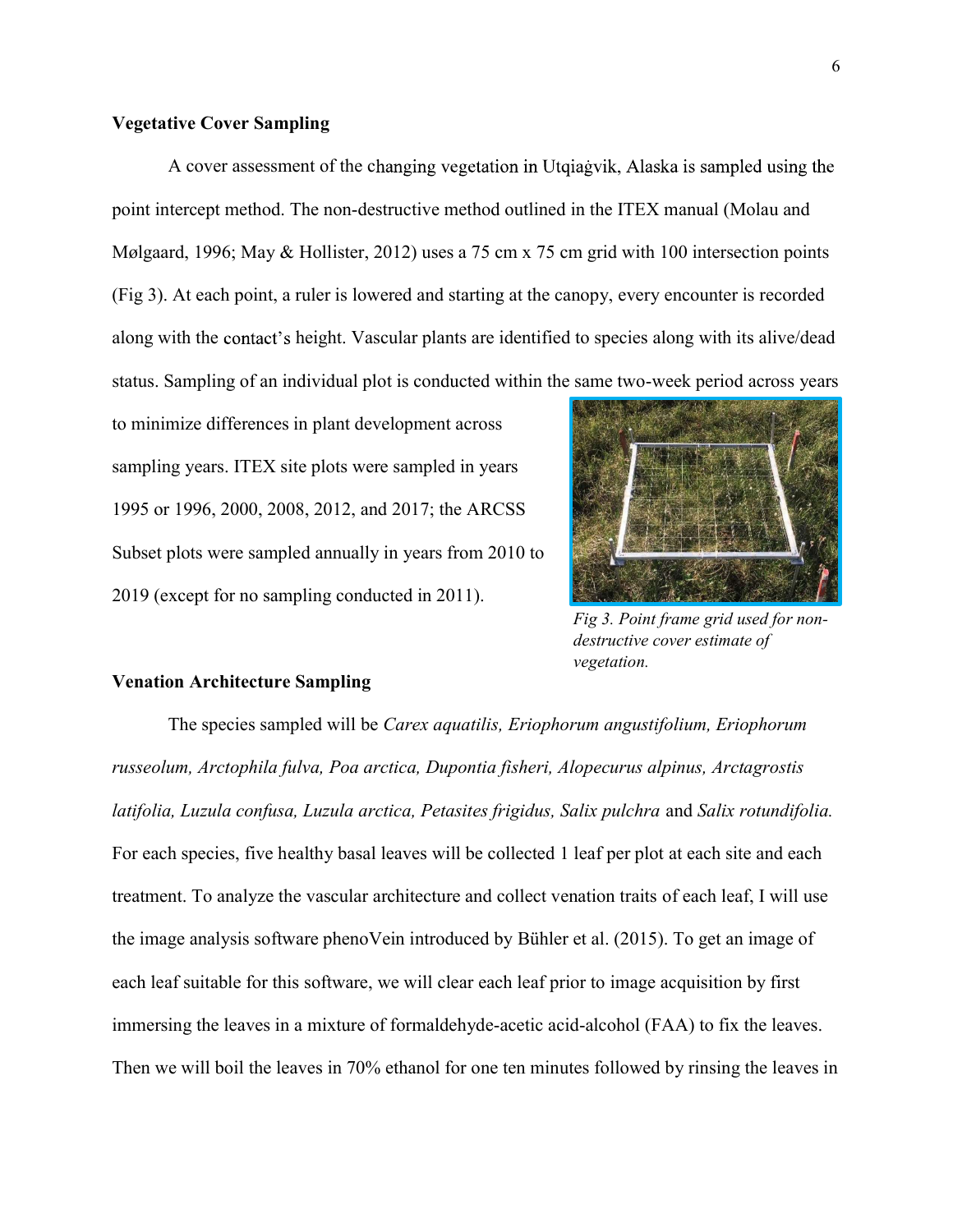distilled water and boiling the leaves in 85% lactic acid (Ueno et al., 2006). After the leaves cool, we will rinse them with distilled water twice and store them in Canada balsam. Each leaf will be examined under a dissecting scope. Using a dissecting scope digital camera, we will take an image of each leaf in a dark room with only transmitted background illumination via a condensed light source. We will then crop each image so that the background is blank space and load the image into phenoVein for leaf vein segmentation and analysis. We will use the image analysis software phenoVein introduced by Bühler et al. (2015) to analyze the vascular architecture of each leaf.

#### Statistical Analyses

 We will perform a one-way Analysis of Variance (ANOVA) test to identify which venation traits were different across the plant species and soil moisture gradients. A nested ANOVA will be used to quantify which traits vary the most across the different species and soil moisture gradients. To analyze the cover data to see which species are changing over time, we will use a repeated measures ANOVA for each species. To see which traits are associated with cover change, we will use a Canonical Correspondence Analysis (CCA).

#### Plans for Dissemination

 I will be presenting the above information at an International Tundra Experiment (ITEX) Conference tentatively scheduled for the fall of 2022; which was delayed due to the COVID-19 pandemic. My results will also be included in ongoing outreach activities of the research groups. In addition, I will also be presenting my research at the Student Scholars Day events hosted by Grand Valley State University. I am also planning to publish a manuscript in a reputable journal (to be determined) that outlines the major findings of my objectives.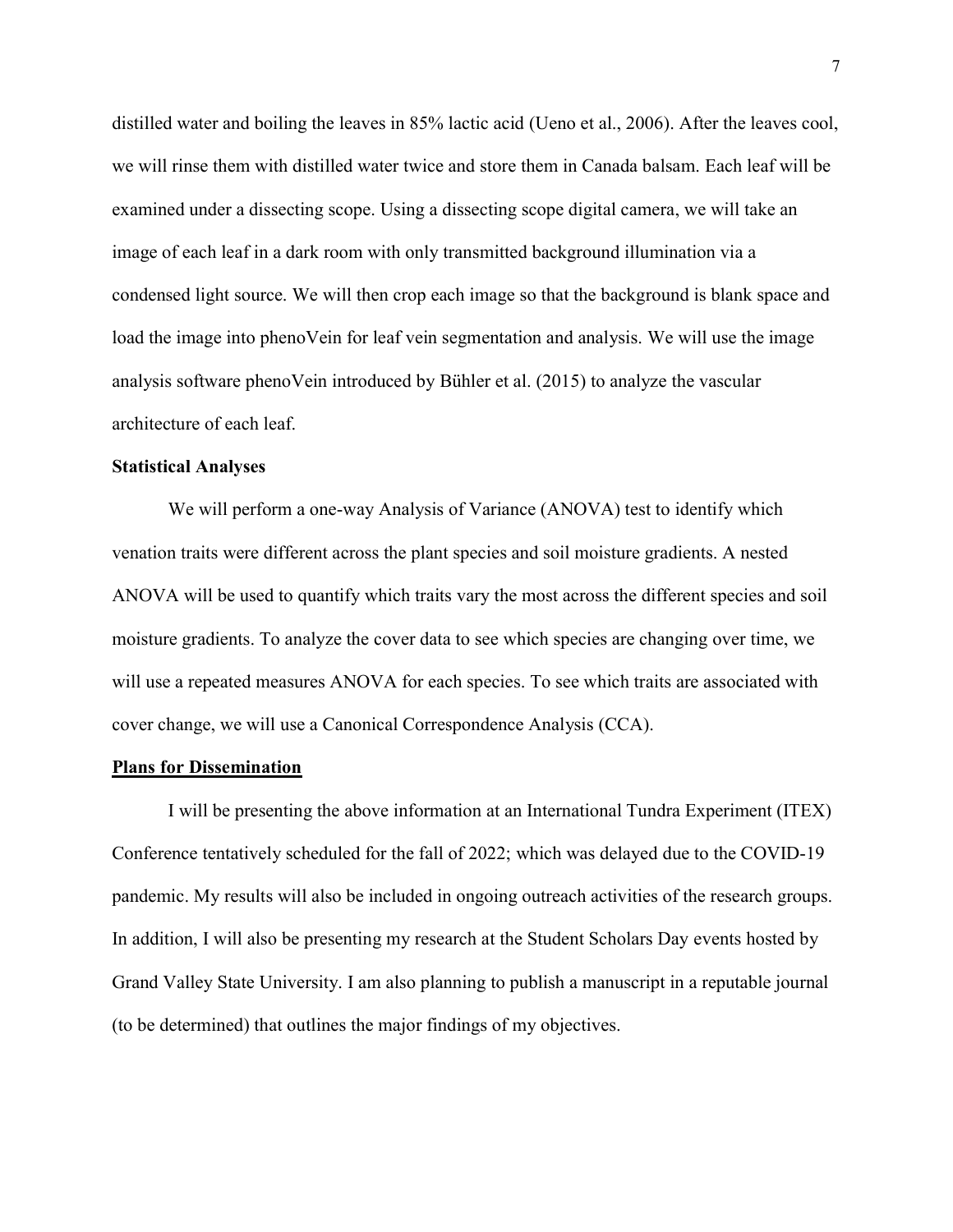# Project Timeline

| <b>Semester</b> | <b>Tasks to be Completed</b>                             |  |
|-----------------|----------------------------------------------------------|--|
| Winter 2021     | Write research proposal and present to committee members |  |
|                 | Organize methods                                         |  |
|                 | Perform preliminary analysis on preexisting data         |  |
| Summer 2021     | Collect leaf venation trait data for thesis at Utqiagvik |  |
| Fall 2021       | Analyze leaf venation trait data                         |  |
|                 | Begin writing thesis                                     |  |
| Winter 2022     | Finish writing thesis                                    |  |
|                 | Defend thesis                                            |  |
|                 | Graduate with Master's in Biology                        |  |

# Budget

| Item                                              | <b>Justification</b>                                                                       | <b>Provided by</b><br>Project-<br>Approximate<br>Cost | <b>Requested</b><br>funding $-$<br>Approximate<br>Cost |
|---------------------------------------------------|--------------------------------------------------------------------------------------------|-------------------------------------------------------|--------------------------------------------------------|
| Airfare                                           | Trip to Alaska is necessary to<br>collect field data. Grand Rapids,<br>MI to Utqiagvik, AK | \$1,600                                               |                                                        |
| Per diem                                          | Food in Utqiagvik, AK is<br>estimated at \$39 per person per<br>day for 90 user days       | \$3,510                                               |                                                        |
| Vehicle                                           | Needed for transportation in<br>Utqiagvik, AK                                              | Provided by<br>logistics provider                     |                                                        |
| Lab Space                                         | Needed for carrying out<br>methodology.                                                    | Provided by<br>logistics provider                     |                                                        |
| Housing                                           | Housing during stay in Utqiagvik,<br>AK                                                    | Provided by<br>logistics provider                     |                                                        |
| Hot Plate                                         | Needed for leaf clearing                                                                   |                                                       | \$180                                                  |
| 1L 70% Ethanol                                    | Needed for leaf clearing                                                                   |                                                       | \$40                                                   |
| 1L 85% Lactic<br>Acid                             | Needed for leaf clearing                                                                   |                                                       | \$170                                                  |
| 1L Formaldehyde-<br>Acetic Acid-<br>Alcohol (FAA) | Needed for leaf clearing                                                                   |                                                       | \$24                                                   |
| 100mL Canada<br>Balsam                            | Needed for leaf storage                                                                    |                                                       | \$120                                                  |
| <b>Dissecting Scope</b><br>with Digital<br>Camera | Needed for image capture of<br>leaves for image analysis                                   |                                                       | \$750                                                  |
| Total                                             |                                                                                            | > \$5,100                                             | \$1,284                                                |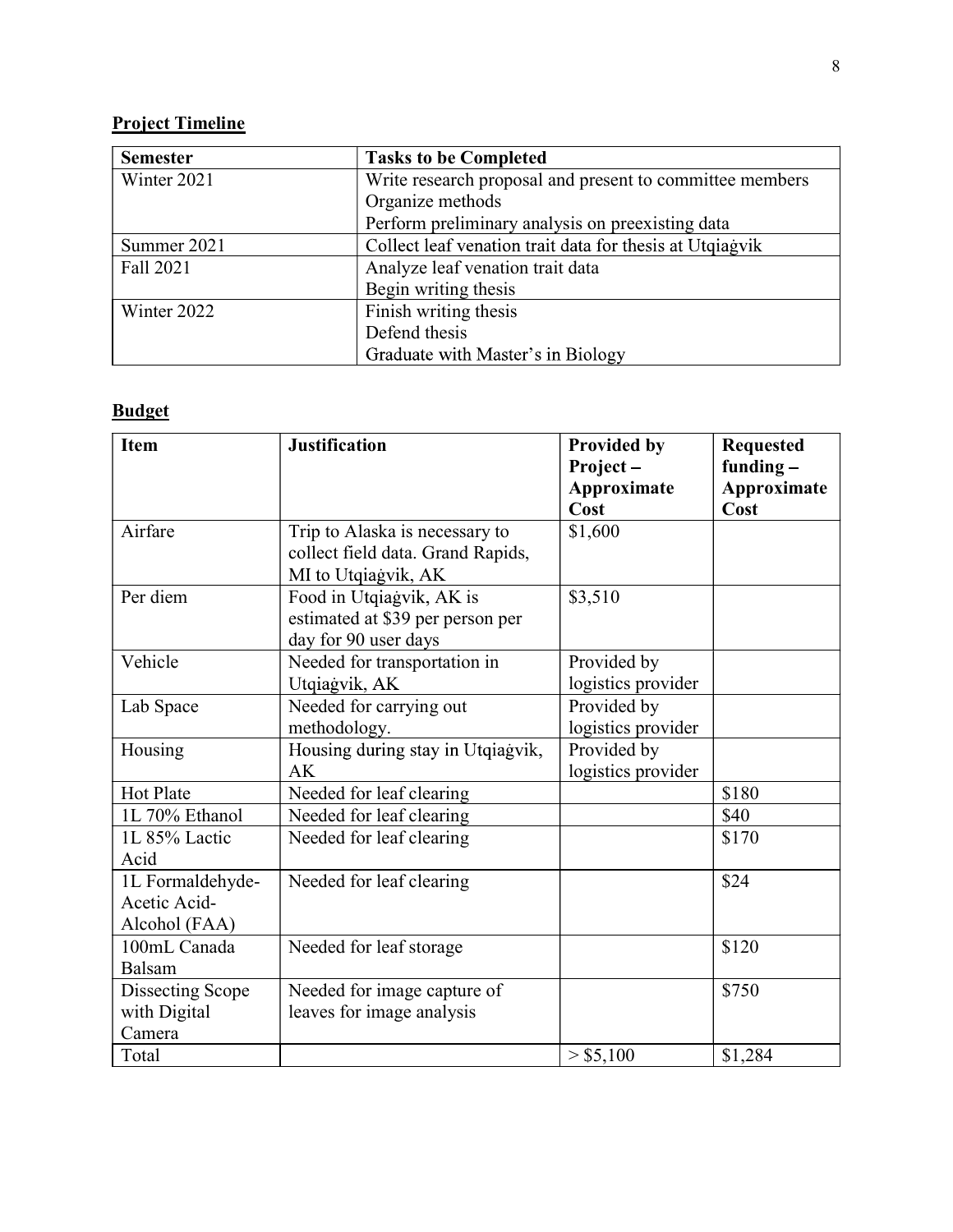# Literature Cited

- AMAP. (2019). AMAP climate change update 2019: an update to key findings of snow, water, ice and permafrost in the Arctic (SWIPA) 2017.
- Barrett, R. T. S., Hollister, R. D., Oberbauer, S. F., & Tweedie, C. E. (2015). Arctic plant responses to changing abiotic factors in northern Alaska; Arctic plant responses to changing abiotic factors in northern Alaska. American Journal of Botany, 102(12), 517–896. https://doi.org/10.3732/ajb.1400535
- Bjorkman, A. D., Myers-Smith, I. H., Elmendorf, S. C., Normand, S., Rüger, N., Beck, P. S. A., Blach-Overgaard, A., Blok, D., Cornelissen, J. H. C., Forbes, B. C., Georges, D., Goetz, S. J., Guay, K. C., Henry, G. H. R., HilleRisLambers, J., Hollister, R. D., Karger, D. N., Kattge, J., Manning, P., ... Weiher, E. (2018). Plant functional trait change across a warming tundra biome. Nature, 562(7725), 57–62. https://doi.org/10.1038/s41586-018-0563-7
- Blonder, B., & Enquist, B. J. (2014). Inferring climate from angiosperm leaf venation networks. New Phytologist, 204(1), 116-126. https://doi.org/10.1111/nph.12780
- Blonder, B., Salinas, N., Bentley, L. P., Shenkin, A., Chambi Porroa, P. O., Valdez Tejeira, Y., Boza Espinoza, T. E., Goldsmith, G. R., Enrico, L., Martin, R., Asner, G. P., Díaz, S., Enquist, B. J., & Malhi, Y. (2018). Structural and defensive roles of angiosperm leaf venation network reticulation across an Andes-Amazon elevation gradient. Journal of  $Ecology, 106(4), 1683-1699.$  https://doi.org/10.1111/1365-2745.12945
- Blonder, B., Violle, C., Bentley, L. P., & Enquist, B. J. (2011). Venation networks and the origin of the leaf economics spectrum. Ecology Letters, 14(2), 91–100. https://doi.org/10.1111/j.1461-0248.2010.01554.x
- Buckley, T. N., John, G. P., Scoffoni, C., & Sack, L. (2015). How does leaf anatomy influence water transport outside the xylem? Plant Physiology, 168(4), 1616–1635. https://doi.org/10.1104/pp.15.00731
- Bühler, J., Rishmawi, L., Pflugfelder, D., Huber, G., Scharr, H., Hülskamp, M., Koornneef, M., Schurr, U., & Jahnke, S. (2015). Phenovein—a tool for leaf vein segmentation and analysis. Plant Physiology, 169(4), 2359 2370. https://doi.org/10.1104/pp.15.00974
- Callaghan, T. V., Tweedie, C. E., Åkerman, J., Andrews, C., Bergstedt, J., Butler, M. G., Christensen, T. R., Cooley, D., Dahlberg, U., Danby, R. K., Daniëls, F. J. A., De Molenaar, J. G., Dick, J., Mortensen, C. E., Ebert-May, D., Emanuelsson, U., Eriksson, H., Hedenås, H., Henry, G. H. R.,  $\dots$  Zemtsov, V. A. (2011). Multi-decadal changes in tundra environments and ecosystems: Synthesis of the international Polar year-back to the future project (IPY-BTF). Ambio, 40(6), 705-716. https://doi.org/10.1007/s13280-011-0179-8
- Chapin, F. S., Shaver, G. R., Giblin, A. E., Nadelhoffer, K. J., & Laundre, J. A. (1995). Responses of Arctic tundra to experimental and observed changes in climate. Ecology, 76(3), 694–711. https://doi.org/10.2307/1939337
- Elmendorf, S. C., Henry, G. H. R., Hollister, R. D., Björk, R. G., Bjorkman, A. D., Callaghan, T. V., Collier, L. S., Cooper, E. J., Cornelissen, J. H. C., Day, T. A., Fosaa, A. M., Gould, W. A., Grétarsdóttir, J., Harte, J., Hermanutz, L., Hik, D. S., Hofgaard, A., Jarrad, F., Jónsdóttir, I. S., ... Wookey, P. A. (2012). Global assessment of experimental climate warming on tundra vegetation: Heterogeneity over space and time. In *Ecology Letters* (Vol. 15, Issue 2, pp. 164 175). Ecol Lett. https://doi.org/10.1111/j.1461-0248.2011.01716.x
- Hollister, R. D., May, J. L., Kremers, K. S., Tweedie, C. E., Oberbauer, S. F., Liebig, J. A., Botting, T. F., Barrett, R. T., & Gregory, J. L. (2015). Warming experiments elucidate the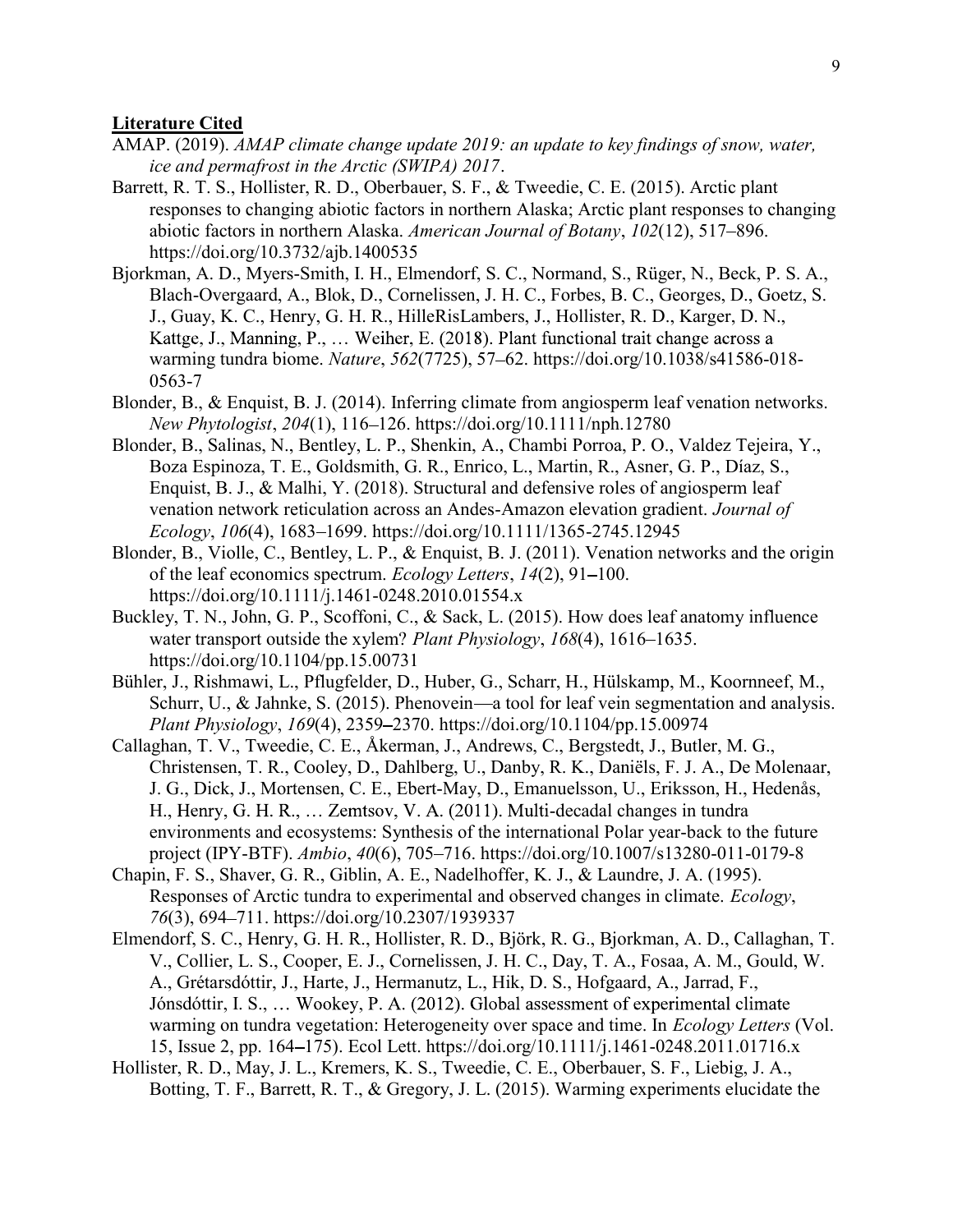drivers of observed directional changes in tundra vegetation. *Ecology and Evolution*, 5(9), 1881 1895. https://doi.org/10.1002/ece3.1499

- Hollister, R. D., Webber, P. J., Nelson, F. E., & Tweedie, C. E. (2006). Soil thaw and temperature response to air warming varies by plant community: Results from an open-top chamber experiment in northern Alaska. Arctic, Antarctic, and Alpine Research, 38(2), 206 215. https://doi.org/10.1657/1523-0430(2006)38[206:STATRT]2.0.CO;2
- Hudson, J. M. G., Henry, G. H. R., & Cornwell, W. K. (2011). Taller and larger: shifts in Arctic tundra leaf traits after 16 years of experimental warming. Global Change Biology, 17(2), 1013 1021. https://doi.org/10.1111/j.1365-2486.2010.02294.x
- May, J. L., & Hollister, R. D. (2012). Validation of a simplified point frame method to detect change in tundra vegetation. *Polar Biology*,  $35(12)$ ,  $1815-1823$ . https://doi.org/10.1007/s00300-012-1224-1
- Mediavilla, S., Martín, I., & Escudero, A. (2020). Vein and stomatal traits in leaves of three cooccurring Quercus species differing in leaf life span. European Journal of Forest Research, 0123456789. https://doi.org/10.1007/s10342-020-01290-8
- Molau, U., & Molgaard, P. (n.d.). International Tundra Experiment (ITEX) Manual.
- Myers-Smith, I. H., Thomas, H. J. D., & Bjorkman, A. D. (2019). Plant traits inform predictions of tundra responses to global change. New Phytologist, 221(4), 1742–1748. https://doi.org/10.1111/nph.15592
- NRC. (2014). Arctic matters: The global connection to changes in the Arctic. In *Arctic Matters*: The Global Connection to Changes in the Arctic. National Academies Press. https://doi.org/10.17226/21717
- Osterkamp, T. E. (2007). Causes of warming and thawing permafrost in Alaska. Eos, Transactions American Geophysical Union, 88(48), 522–523. https://doi.org/10.1029/2007EO480002
- Pearson, R. G., Phillips, S. J., Loranty, M. M., Beck, P. S. A., Damoulas, T., Knight, S. J., & Goetz, S. J. (2013). Shifts in Arctic vegetation and associated feedbacks under climate change. Nature Climate Change, 3(7), 673–677. https://doi.org/10.1038/nclimate1858
- Roth-Nebelsick, A., Uhl, D., Mosbrugger, V., & Kerp, H. (2001). Evolution and Function of Leaf Venation Architecture: A Review. Annals of Botany, 87(5), 553–566. https://doi.org/10.1006/anbo.2001.1391
- Sack, L., & Scoffoni, C. (2013). Leaf venation: structure , function , development , evolution , ecology and. New Phytologist, 983–1000.
- Serreze, M. C., Maslanik, J. A., Scambos, T. A., Fetterer, F., Stroeve, J., Knowles, K., Fowler, C., Drobot, S., Barry, R. G., & Haran, T. M. (2003). A record minimum arctic sea ice extent and area in 2002. Geophysical Research Letters, 30(3). https://doi.org/10.1029/2002GL016406
- Taylor, P. C., Maslowski, W., Perlwitz, J., & Wuebbles, D. J. (2017). Arctic Changes and their Effects on Alaska and the Rest of the United States. Fourth National Climate Assessment, I. https://doi.org/10.7930/J00863GK
- Ueno, O., Kawano, Y., Wakayama, M., & Takeda, T. (2006). Leaf Vascular Systems in C3 and C4 Grasses: A Two-dimensional Analysis. Annals of Botany, 97(4), 611–621. https://doi.org/10.1093/aob/mcl010
- Violle, C., Navas, M. L., Vile, D., Kazakou, E., Fortunel, C., Hummel, I., & Garnier, E. (2007). Let the concept of trait be functional! In Oikos (Vol. 116, Issue 5, pp. 882–892). Blackwell Publishing Ltd. https://doi.org/10.1111/j.0030-1299.2007.15559.x